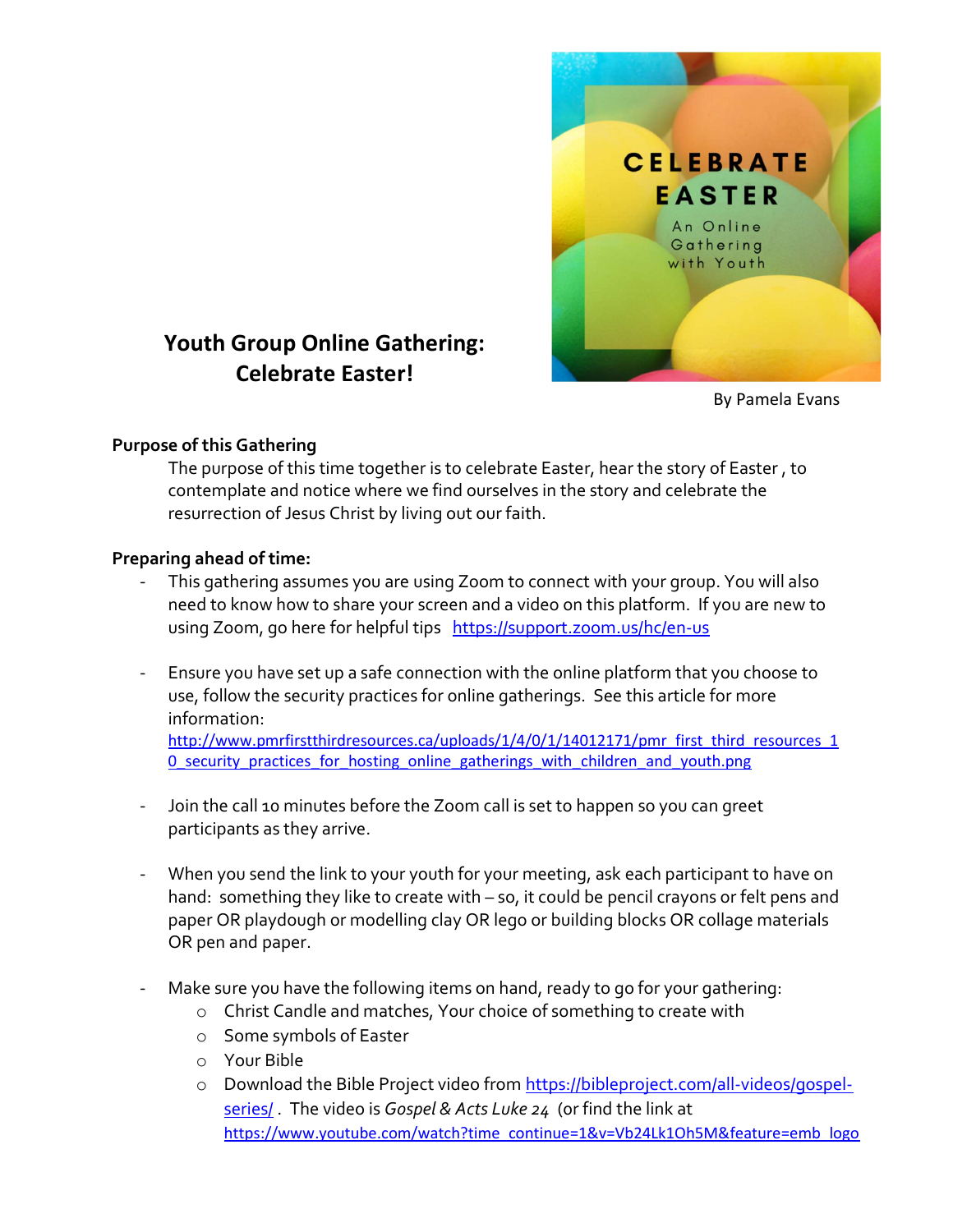# OUTLINE OF THE GATHERING

### Greeting and Welcome

- Greet each participant as they come into the online room.
- Encourage that the youth to use their video and audio on their computers if they are able as it allows for us to be fully present to one another and support caring for one another.
- Remind your group of the online gathering covenant that you have created together. If you have not built an online covenant with your group, do this now. There are ideas in the following website link to support building community online with youth: http://www.pmrfirstthirdresources.ca/building-community-online.html
- When all of your group has gathering, light your Christ Candle and share a prayer of your own or this one:

Holy, Gracious One – we gather together today to celebrate the risen Christ! We give thanks for new life, new hope and joy in this time. In your loving name, we pray. Amen.

### Check in with One Another

- Deepening connections online is important as it is in face to face gatherings there are ideas for questions you might ask each participant in your group at http://www.pmrfirstthirdresources.ca/building-community-online.html.
- Share by invitation a good habit to start with your group regardless of how you meet! Ask one person to go first and then after they are done sharing they invite someone else in the gathering who shares and then asks another participant and so on until everyone has had a chance to share. If participants do not want to share or speak, ask them to invite another participant so the "circle" keeps going.

### Symbols of Easter – Choose a Game!

The purpose of these games is to learn how images and symbols of Spring share the story of Easter. As you play these games, remember to share the pieces of the story (or ask the youth to share the connections) that these symbols represent.

- 1. Symbols of Easter Pictionary
- Share your white screen (ensure you have enabled all the participants to be able to use the white screen. Show the participants the chat window. Each person gets a chance to draw one of the words. They will be able to know what their word is by checking the chat box (as leader, you can tell each participant by chatting with them in a private message what their word is)
- Have the rest of the participants guess the word from the drawings. Choose your own words or use these ones:
	- o Hot cross buns
	- o Daffodil
	- o Butterfly
	- o Palm branch
	- o Easter eggs
	- o Chick
	- o Easter Bunny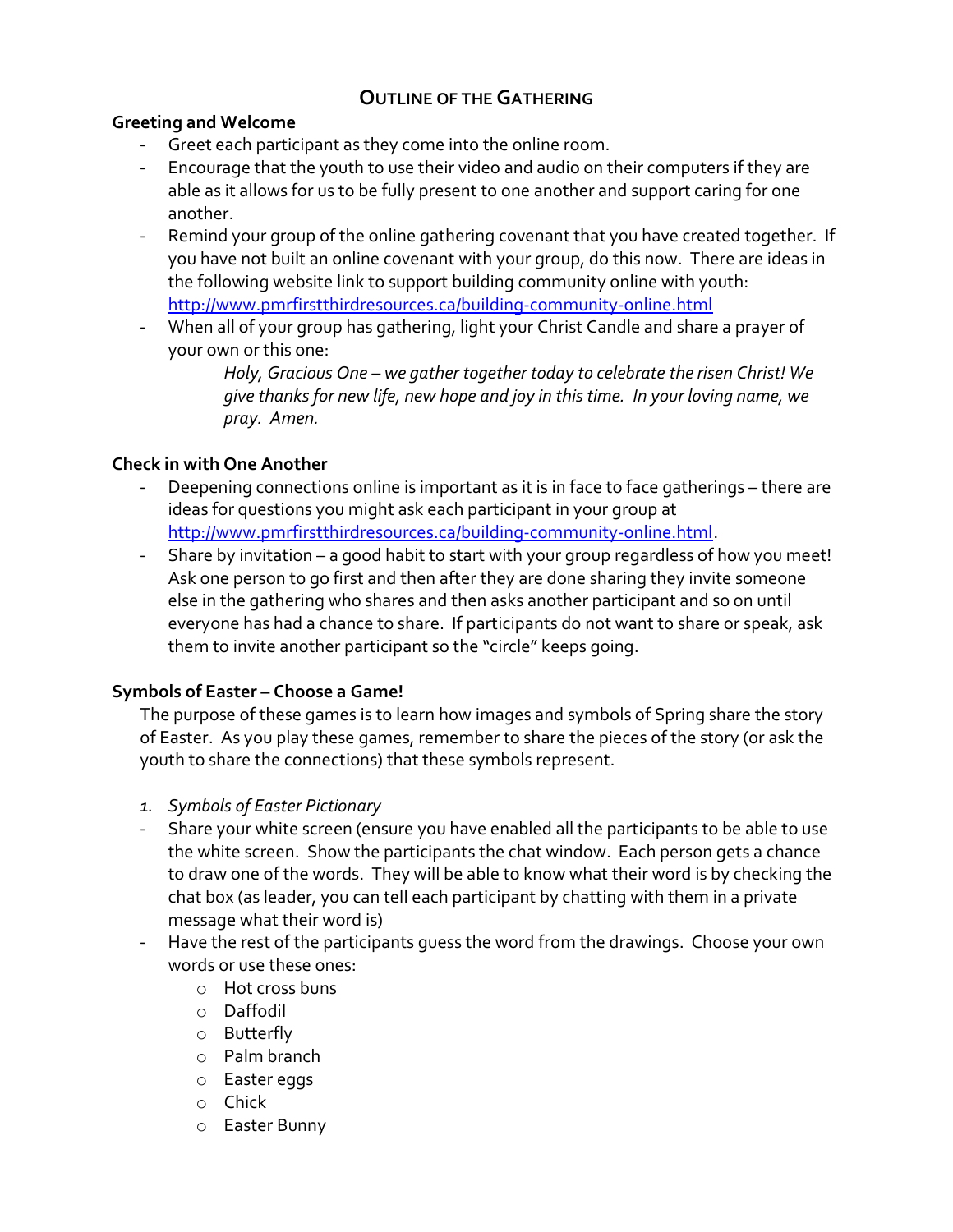- o Easter basket
- o Lamb
- o Other:

\*once they have guessed the word, ask the group what to share the part of the story this symbol is about

- 2. Online Scavenger Hunt
- List the words on a screen that you share with the group. Tell participants that they have 5 minutes to find those items in their home – they can be creative as to how they "find these". They can bring the item to their screen OR take a picture on their phone and have the pictures ready to show. At the end of the 5 minutes, have a bell ring or a song start so they know they need to come back. Share what they found together, giving points for creativity and ingenuity! As the participants share their pictures and items, share the part of the story this symbol is about.

### **Discuss**

- Invite each participant to choose and answer one of these statements (by invitation)
	- o A story of Jesus I remember is ….
	- o I would describe Jesus as …
	- o I have heard other people use to describe Jesus as…

# Watch the Video

- The Bible Project – Luke Ch 24 from https://bibleproject.com/all-videos/gospel-series/ (0r find the link at

https://www.youtube.com/watch?time\_continue=1&v=Vb24Lk1Oh5M&feature=emb\_logo

# Discuss:

- What do you notice about this video?
- Are there parts of the story you heard for the first time today?
- Are there parts of the story that are missing?
- What is the most important part of this story for you?
- How does this story make you feel?

# Creative Moment: Hallelujah!!

The good news today is that Christ has risen! Death was not the final word – there is new life all around us! When we sing or say Alleluia/Hallelujah we are rejoicing and praising and giving thanks for the living Christ in and amongst us!

There are many many MANY celebrations in art of Easter none more famous than Handel's Hallelujah which is strangely shared most at Christmas time even though it was created for Easter. A friend Charles Jennens wrote a libretto taken from the Bible, based on the life of Jesus Christ, and gave it to Handel. The result was the composition of Messiah, the complete 260-page oratorio, began on August 22, 1741, and was composed in just 24 days, when Handel finished the final orchestration on September 14, 1741.

Even when the subject of his work is religious, Handel is writing about the human response to the divine and nowhere is this more apparent than in Messiah. "The feelings of joy you get